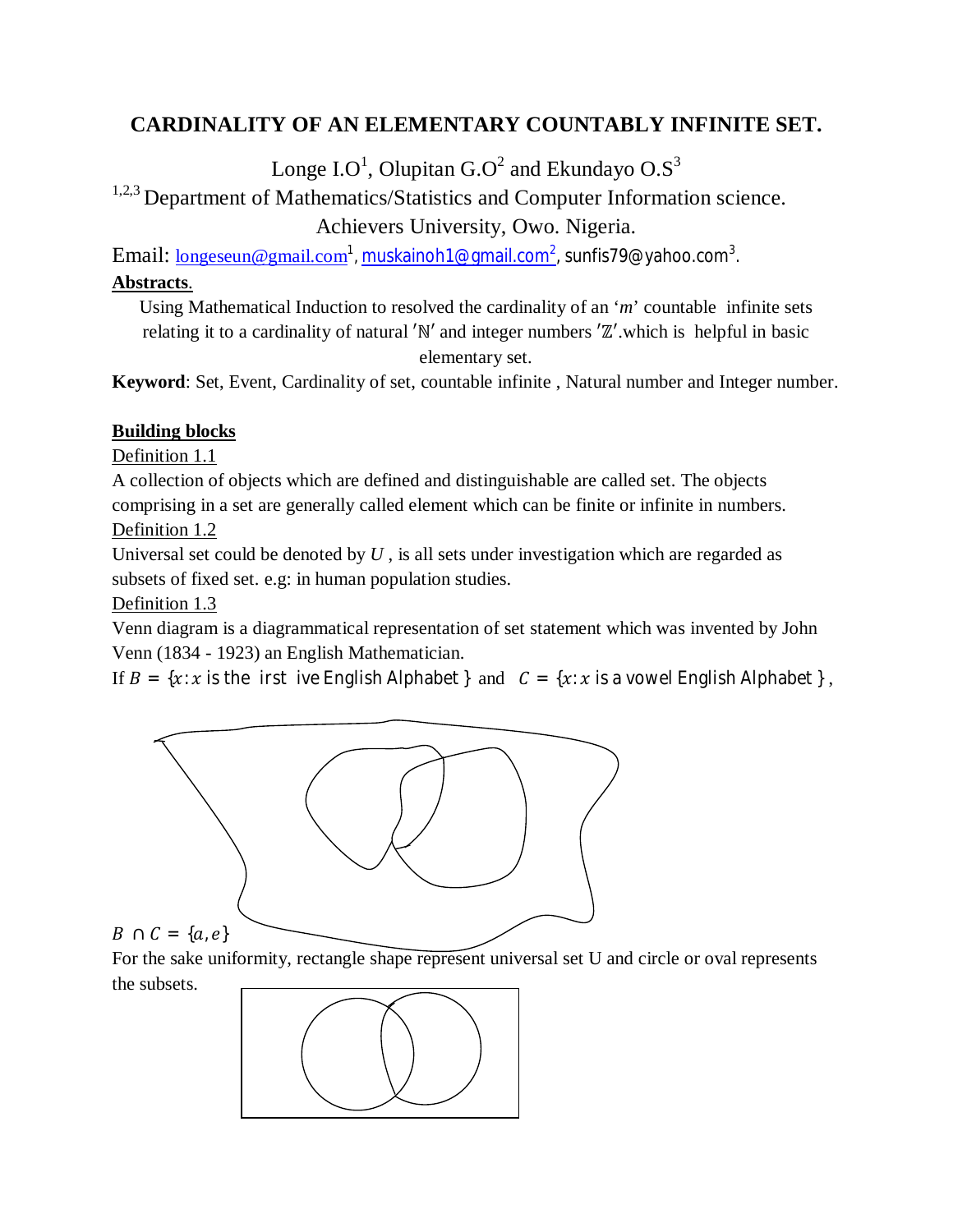For more illustration on Venn diagram using union,intersection,complement and relative complement see [1]

A defined set which has no element is empty or null set, denoted by  $\emptyset$  or { }.

If every element of one set is also a member of a second set then the first set is a subset of the second set.

# **2.0 PROPERTIES OF SET**

Theorem 2.1 let A,B and C be any set then: I.  $A \cup B = B \cup A$  commutative  $A \cap B = B \cap A$ II.  $A \cup A = A$  idempotent III.  $A \cap A = A$ IV.  $A \cup \emptyset = A$ V.  $A \cap \emptyset = \emptyset$ VI.  $A \cup (B \cup C) = (A \cup B) \cup C$  . associative  $A \cap (B \cap C) = (A \cap B) \cap C$ proof Let  $x \in A \cup (B \cup C)$  $Arr x \in A$  or  $x \in (B \cup C)$  $Arr x \in A$  or  $x \in B$  or  $x \in C$  $\Leftrightarrow x \in (A \cup B)$  or  $x \in C$  $\Rightarrow x \in (A \cup B) \cup C$ Let  $x \in A \cap (B \cap C)$  $\Rightarrow x \in A$  and  $x \in B \cap C$  $Arr x \in A$  and  $x \in B$  and  $x \in C$  $Arr x \in (A \cap B)$  and  $x \in C$  $\Rightarrow x \in (A \cap B) \cap C$ VII.  $A \cap (B \cup C) = (A \cap B) \cup (A \cap C)$  (distributive) proof Let  $x \in A \cap (B \cup C)$  $ightharpoonup$   $x \in A$  and  $x \in (B \cup C)$  $Arr x \in A$  and  $x \in B$  or  $x \in C$  $\Leftrightarrow$   $x \in A$  and  $x \in B$  or  $x \in A$  and  $x \in C$  $\Rightarrow x \in (A \cap B)$  or  $x \in (A \cap C)$  $\Rightarrow x \in (A \cap B) \cup (A \cap C)$ VIII.  $(A \cup B)^c = A^c \cap B^c$  de morgan's law proof Let  $x \in (A \cup B)^c$  $\Rightarrow x \notin A \cup B, x \notin A \text{ or } x \notin B$ ا<br>آ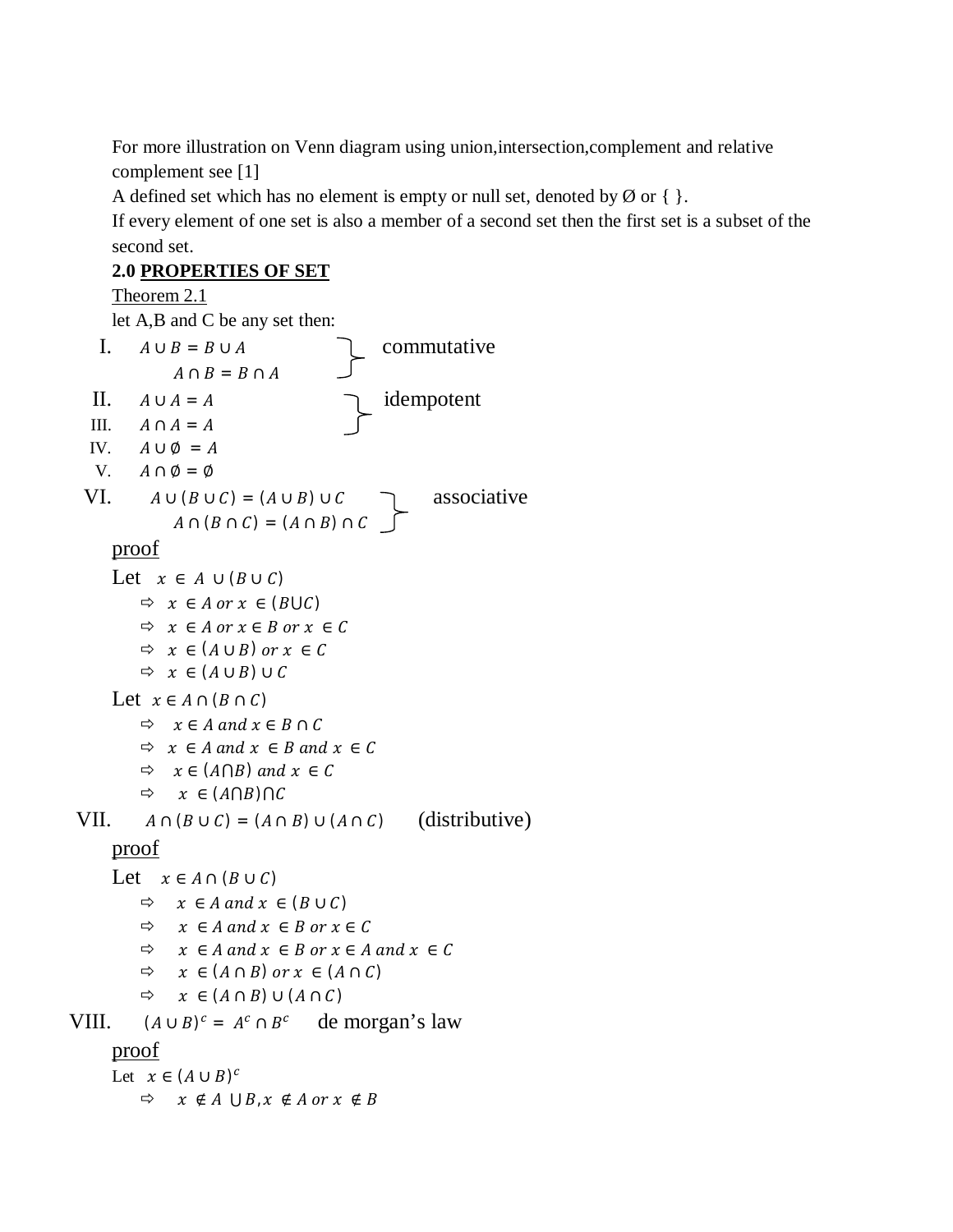$Arr x \in A^c$  and  $x \in B^c$  $\Leftrightarrow$   $x \in A^c \cap B^c$ 

### Definition 2.4

A set *E* is called a subset of set *S* if every element of *E* is also an element of *S*.  $E \subseteq S$  or  $E \supseteq K$ , otherwise  $E \subset S$  if there exist at least one element in *E* that is not in *S*. for the definition it is trivial to say every set a subset itself.

Theorem 2.2

The empty set  $\emptyset$  is a subset of every set.

proof

Suppose *E* is a set, then either  $E \neq \emptyset$  or  $E = \emptyset$ 

If =  $\phi$ , then a set is a subset of itself. if  $E \neq \phi$ , either  $\phi \not\subset K$  or  $\phi \subset K$ .

Suppose  $\phi \notin E$ , then there exist at least one element in  $\phi$  that is not in *E*, which contradict the definition of null set .since there is no such element imply that  $\phi \subset E$ 

### **3.0 COUNTABLE AND UNCOUNTABLE SET**

Theorem 3.1: The union of countably many countable sets is a countable set.

Proof: Let the countably many sets be denoted

$$
E_1, E_2, E_3, E_4, \ldots.
$$

As a "worst case scenario," we may assume that there is a countably infinite number of sets, and that each set itself is countably infinite. Consider the union

$$
E = \bigcup_{i=1}^{\infty} E_i = E_1 \cup E_2 \cup E_3 \cup E_4 \cup \dots
$$

of these sets. To show that it is countable, we must put it into bijection with  $\aleph$ Suppose a set  $E_i$  has elements

 $e_{i1}, e_{i2}, e_{i3}, e_{i4}, ...$ 

Then the elements of the union of the sets could be arranged in a doubly-infinite array;

$$
\begin{array}{ccccccccc}\n e_{11} & e_{12} & e_{13} & e_{14} & \cdots \\
e_{21} & e_{22} & e_{23} & e_{24} & \cdots \\
e_{31} & e_{32} & e_{33} & e_{34} & \cdots \\
e_{41} & e_{42} & e_{43} & e_{44} & \vdots & \vdots & \vdots & \vdots & \ddots\n\end{array}
$$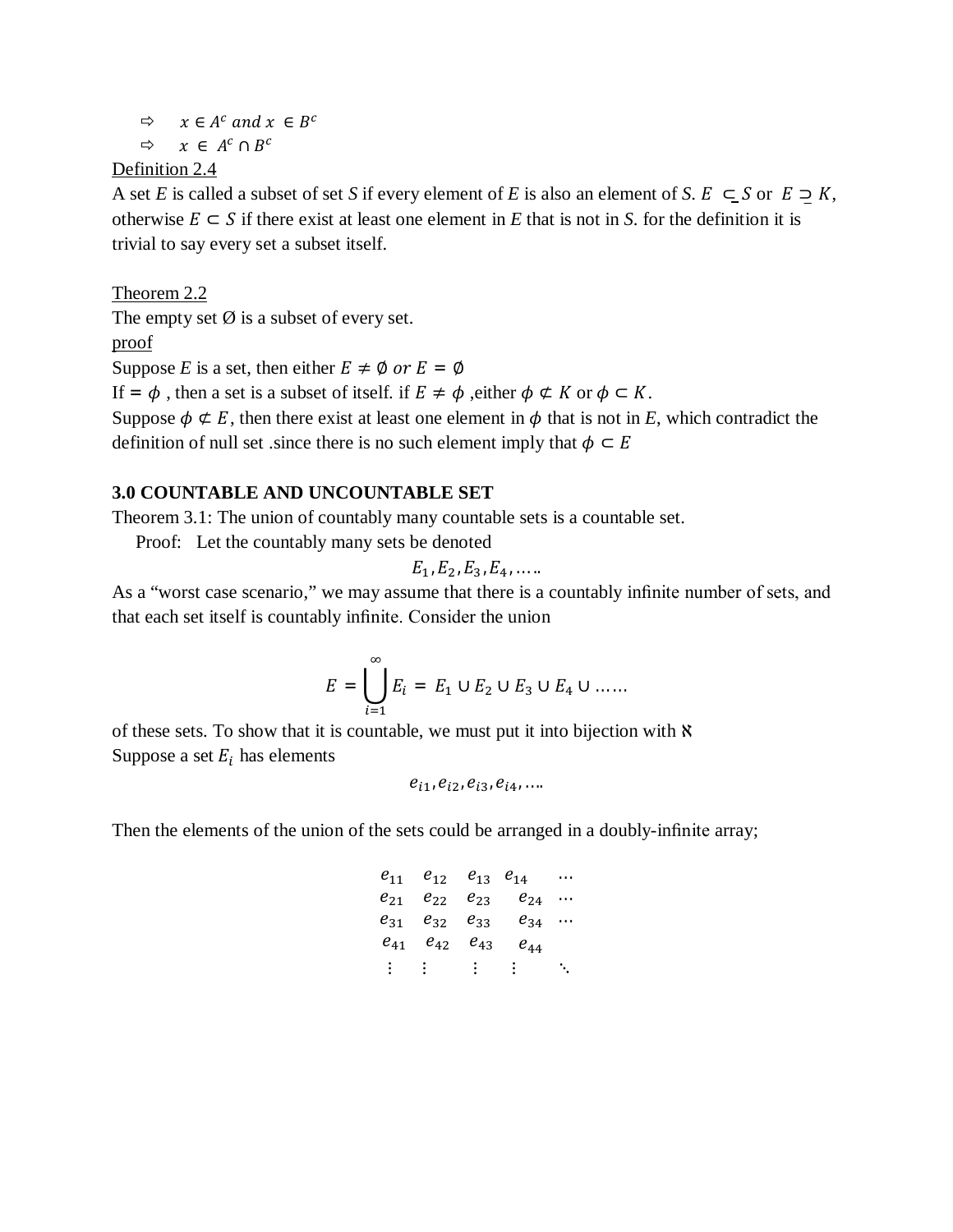Creating a bijection by counting each element as we follow the arrows:

$$
e_{11} \rightarrow e_{12} \qquad e_{13} \rightarrow e_{14}
$$
\n
$$
\downarrow \qquad \qquad \swarrow \qquad \nearrow \qquad \swarrow
$$
\n
$$
e_{21} \qquad e_{22} \qquad e_{23}
$$
\n
$$
\downarrow \qquad \nearrow \qquad \swarrow
$$
\n
$$
e_{31} \qquad e_{32}
$$
\n
$$
\swarrow
$$
\n
$$
e_{41}
$$
\n
$$
\vdots
$$

In other words, we have a pairing

| $e_{11}$ $e_{12}$ $e_{21}$ $e_{31}$ $e_{22}$ $e_{13}$ $e_{14}$ $e_{23}$ |  |  |  |  |
|-------------------------------------------------------------------------|--|--|--|--|
|                                                                         |  |  |  |  |
| 1 2 3 4 5 6 7 8                                                         |  |  |  |  |

Of each element of  $E$  with a natural number, and so  $E$  is countably infinite.[5] Corollary 3.1: The set ℤ of integers is countably infinite.

Proof.: exhibit ℤ as a countable union of countable sets:

$$
\mathbb{Z} = \{ 1, 2, 3, 4, \ldots \} \cup \{0\} \cup \{-1, -2, -3, -4, \ldots \}
$$

Corollary 3.2.

- The set Q of rational numbers is countably infinite.
- The cartesian product of finitely many countable sets is count-able. see [5] for proofs.

Theorem 3.2. The set R of real numbers is uncountable.

## **4.0 CARDINALITY OF A SET**

Definition4.1

Cardinality of set is the number of the element given in the set.

Two sets A and B have the same cardinality, written  $|A| = |B|$  if there exists a bijective function  $F : A \rightarrow B$  If no such bijective function exists, then the sets have unequal cardinalities, that is,  $|A| \neq |B|$ .

Theorem 4.1 :There exists a bijection  $F : \mathbb{N} \to \mathbb{Z}$ , Therefor  $|\mathbb{N}| = |\mathbb{Z}|$ Theorem 4.2 There exists no bijection :  $\mathbb{N} \to \mathbb{R}$ , Therefore  $|\mathbb{N}| = |\mathbb{R}|$ .

Definition 4.2 The cardinality of the natural numbers is denoted as  $\aleph_0$ . That is,  $|N| = \aleph_0$ . Thus any countably infinite set has cardinality  $\aleph_0$ .

Theorem 4.3 A set  $E$  is countably infinite if and only if its elements can be arranged in an infinite list  $e_1, e_2, e_3, e_4$  ...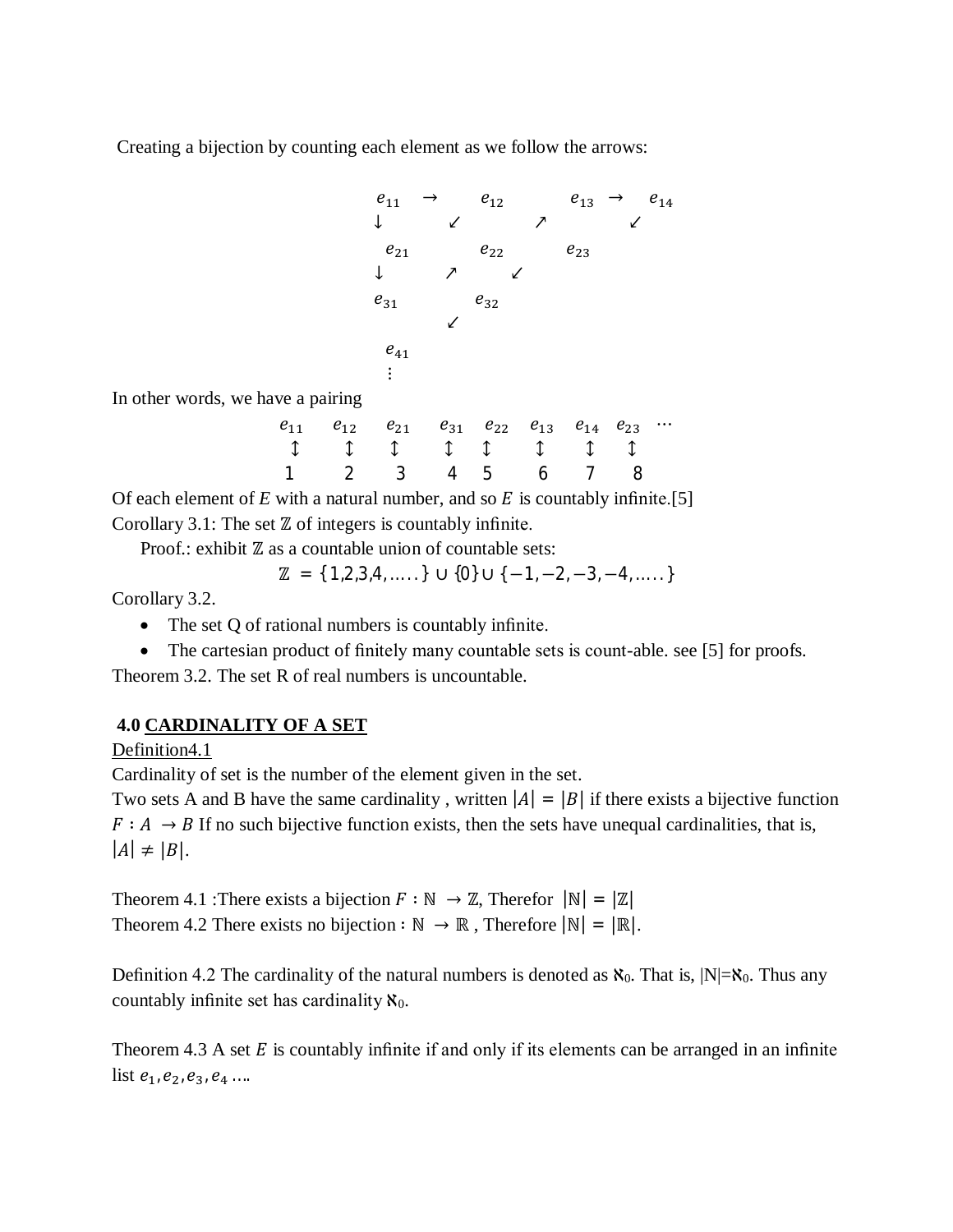Let E = be the set of even integers. The function  $f: \mathbb{Z} \to E$  defined as  $f(n) = 2n$  is easily seen to be a bijection, so we have  $|\mathbb{Z}| = |E|$ . Thus, as  $|\mathbb{N}| = |\mathbb{Z}| = |E|$ . the set *E* is countably infinite and  $|E| = \aleph_0$ .

Theorem 4.4 If A and B are both countably infinite, then A∪B is countably infinite. Proof. Suppose A and B are both countably infinite. By Theorem 4.3, we know we can write A and B in list form as

$$
A = \{a_1, a_2, a_3, a_4, \dots\}
$$
  

$$
B = \{b_1, b_2, b_3, b_4, \dots\}
$$

We can "shuffle" A and B into one infinite list for A∪B as follows.

$$
A \cup B = \{ a_1, b_1, a_2, b_2, a_3, b_3, a_4, b_4, \dots \}
$$

(We agree not to list an element twice if it belongs to both A and B .) Therefore, by Theorem 4.3, it follows that A∪B is countably infinite.

$$
|A \cup B| = \aleph_0
$$

Then the cardinality of the union of multiple countably infinite sets are as follows: .**Case 1**

Let  $i = 1, 2, 3, \dots, n$  such that  $E_i$  are sequence of sets (event) which are:

countably infinite, non-empty and non-disjoint.

$$
|E_1 \cup E_2| = |E_1| + |E_2| - |E_1 \cap E_2|
$$
  

$$
|E_1 \cup E_2 \cup E_3| = |E_1| + |E_2| + |E_3| - |E_1 \cap E_2| - |E_1 \cap E_3| - |E_2 \cap E_3| + |E_1 \cap E_2 \cap E_3|
$$

For 4th – term

$$
\big|\bigcup_{i=1}^{4} E_i\big| = \sum_{i=1}^{4} |E_i| - \sum_{1 \le i < j \le 4} |E_i \cap E_j| + \sum_{1 \le i < j < k \le 4} |E_i \cap E_j \cap E_k| - |E_1 \cap E_2 \cap E_3 \cap E_4|
$$

s.t 
$$
i, j, k \in \mathbb{N}
$$
  
\nFor  $n = m - 1$  (assumed)  
\n
$$
\bigcup_{i=1}^{m-1} E_i = \sum_{i=1}^{m-1} |E_i| - \sum_{1 \le i < j \le m-1} |E_i \cap E_j| + \sum_{1 \le i < j < k \le m-1} |E_i \cap E_j \cap E_k| - \dots + (-1)^{m-2} |E_1 \cap E_2 \cap \dots
$$
\n
$$
\cap E_{m-1}|
$$
\nFor  $n = m$   
\n
$$
= |\bigcup_{i=1}^{m} E_i| = |(\bigcup_{i=1}^{m-1} E_i) \cup E_m| = |X \cup E_m|
$$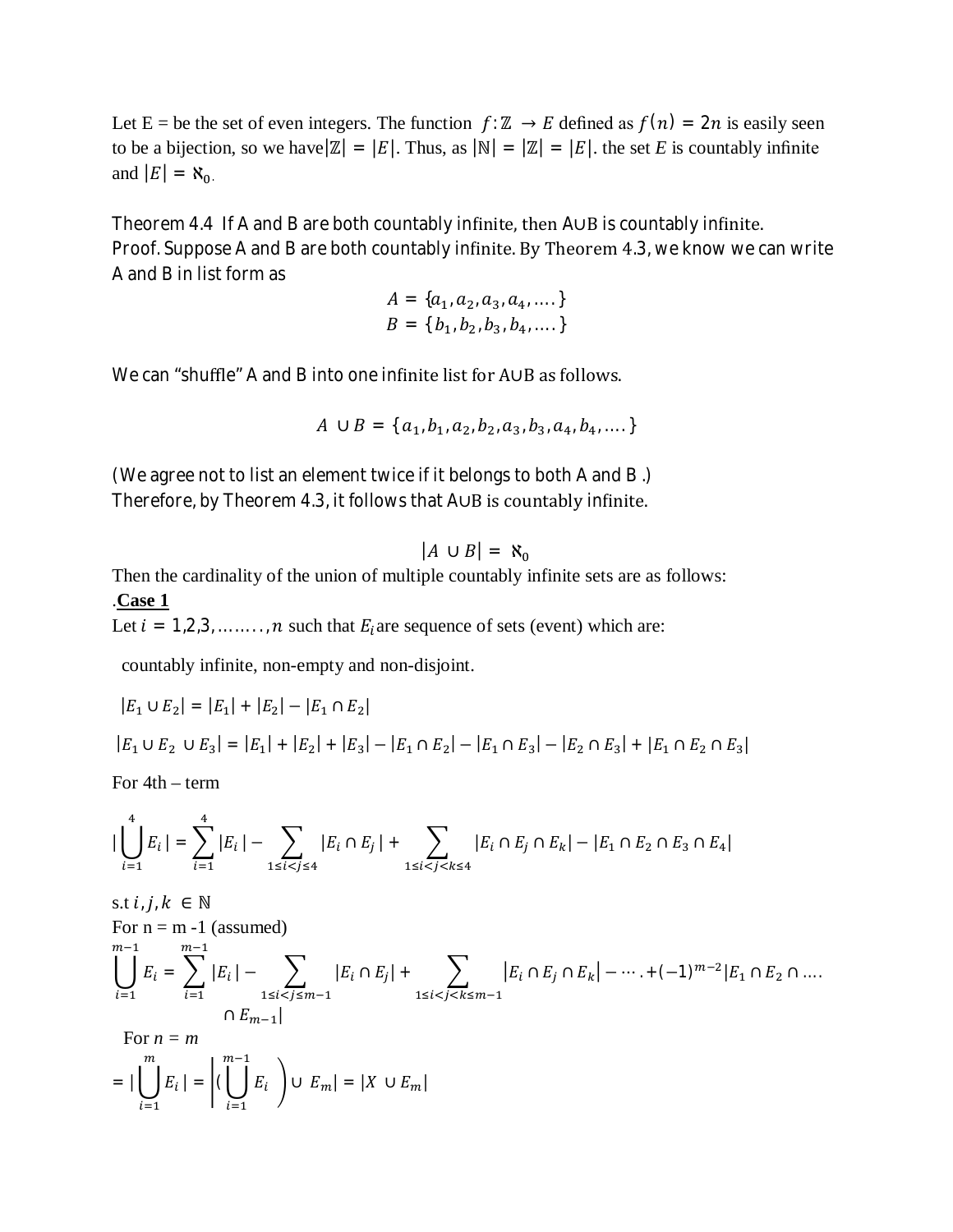where 
$$
X = \bigcup_{i=1}^{m-1} E_i
$$
  
=  $|X| + |E_m| - |X \cap E_m| = \sum_{i=1}^{m} |E_i| - \sum_{i=1}^{m-1} |(\cup E_i) \cap E_m|$ 

$$
= \sum_{i=1}^{m} |E_i| - \sum_{i=1}^{m-1} |\bigcup_{i=1}^{m-1} (E_i \cap E_m)|
$$
 (Distributive)

$$
= \sum_{i=1}^{m} |E_i| - \sum_{1 \le i < j \le m} |E_i \cap E_j| + \sum_{1 \le i < j < k \le m} |E_i \cap E_j \cap E_k| - \dots + (-1)^{m-1} |E_1 \cap E_2 \cap \dots \cap E_m| \tag{1}
$$

### **Case 2**

Let  $i = 1, 2, 3, \dots$  and that  $E_i$  are sequence of set (event) which are:

countably infinite, non empty but all are disjoint.

Given $(E_i \cap E_j) = \phi$ ,  $1 \le i < j \le m$  (all are disjoint),  $\phi \cap E_i = \phi$  and cardinality of empty set is zero. Then:

$$
|\bigcup_{i=1}^{m} E_i| = \sum_{i=1}^{m} |E_i|
$$
 (2)

## **Case 3**

Let  $i = 1, 2, 3, \dots$  and that  $E_i$  are sequence of set (event) which are:

countably infinite, non empty but some are disjoint

$$
|\bigcup_{i=1}^{m} E_i| = \sum_{i=1}^{m} |E_i| - \sum_{1 \le i < j \le m-q}^{m-q} |E_i \cap E_j| + \sum_{1 \le i < j < k \le m-q}^{m-q} |E_i \cap E_j \cap E_k| + \cdots + (-1)^{m-1} (0) \tag{3}
$$

Since

 $|E_1 \cap E_2 \cap ... \cap E_m| = 0$ Let  $m - q$  are set that are disjoint. Where  $i < q < m$ 

#### **Case 4**

Let  $i = 1, 2, 3, \dots, n$  such that  $E_i$  are sequence of set (event) which are:

countably infinite and at least one set is empty which is finite. Where  $r < m$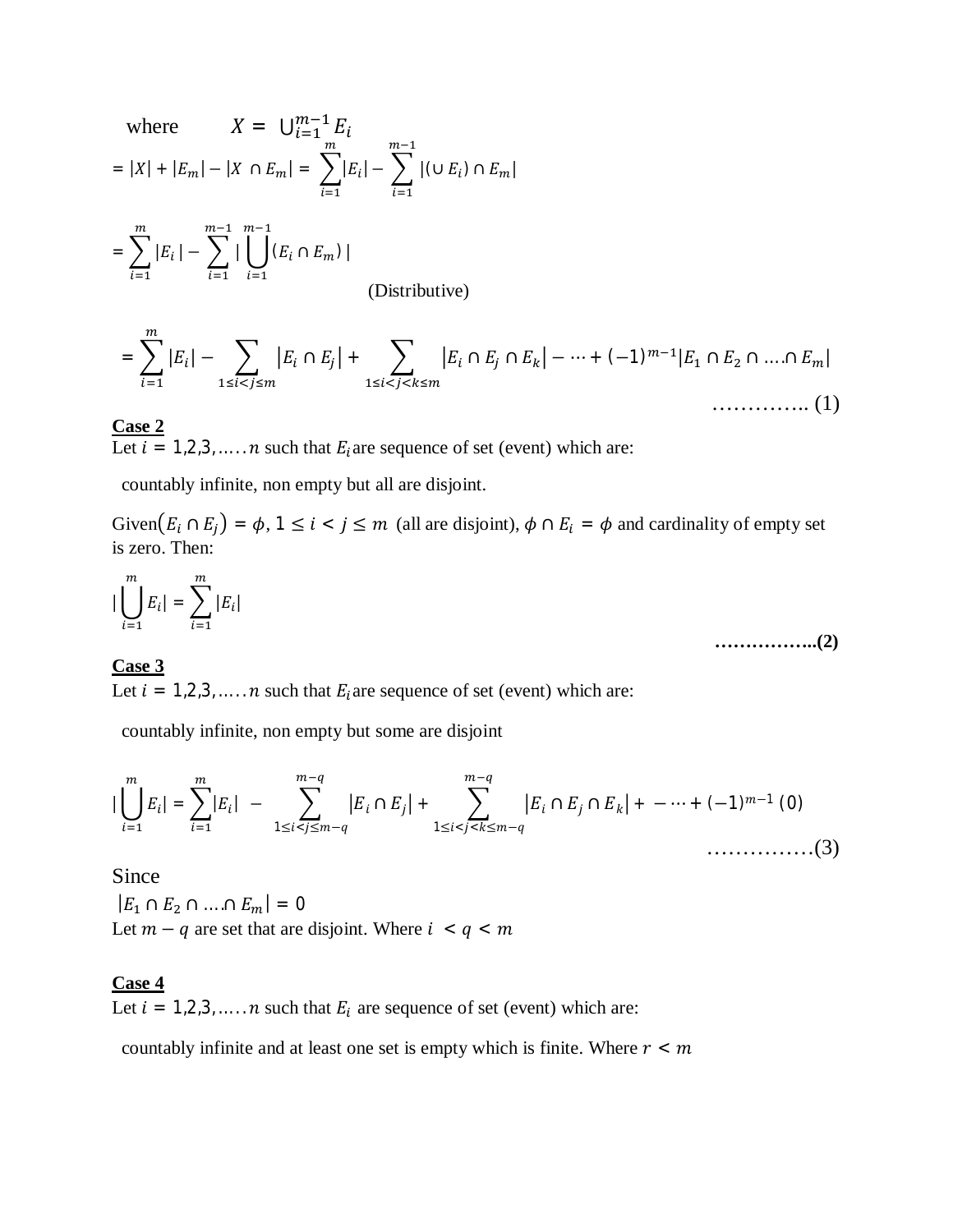$$
\left| \bigcup_{i}^{m} E_{i} \right| = \sum_{i=1}^{m-r} |E_{i}| + \sum_{1 \leq i < j \leq m-r} |E_{i} \cap E_{j}| + \sum_{1 \leq i < j < k \leq m-r} |E_{1} \cap E_{2} \cap E_{3}| - \cdots + (-1)^{m-r-1} \sum_{1 \leq i < j < \ldots \leq m-r-1} |E_{1} \cap E_{2} \cap \ldots \cap E_{m-r-1}| \qquad \qquad \ldots \ldots \ldots \tag{4}
$$

*m - r* is the number of empty set present

#### **Case 5**

Cardinality of *m*- multiple Finite set that is not disjoint and non empty tends to case 1 equation 1 which is equal to  $\aleph_0$ 

#### **5.0 CONCLUSION**

As *m* – multiple countable infinite sets tends to infinity  $(m \rightarrow \infty)$ , the equation (1,2,3,4) showns the cardinality of union and the intersection of any countably infinite sets , is definitely a member of positive integers and the equations can also be relevant to cardinality of union and intersection of finite sets.

$$
X =: \qquad \begin{cases} x \in \mathbb{N} \subset \mathbb{Z}^+ \\ \\ x = \aleph_0 \end{cases}
$$

 $X = \{X = x \text{ 'Cardinality of union of countably infinite sets}\}\$ 

#### **6.0 RECOMMENDATION**

There should be a computer based program to solve cardinality of countably infinite sets, if possible draw its Venn diagram.

#### **Reference**

[1], Babalola V.A and Adewoye S.O (2007), "*Elementary Algebra and Trigonometry*" . Nigeria .foursquare press Nig Ltd.

[2], Beichelt F.E (2006). "*Stochastic processes in science Engineering and Finance"*. U.S.A .Chapman & Hall.

[3], Kuku A.O (2010). "*Abstract Algebra*". Ibadan .Ibadan University press.

[4], Ilori S.A and Akinyele O (1986). "*Elementary Abstract and Linear Algebra*". Ibadan. Ibadan University press.

[5]Michael B. Williams "*Cardinality*" ,UCLA Department of Mathematics .retrieved :http:math.ucla.edu/~mwilliams/cardinality.pdf . Date: 2/5/2014.